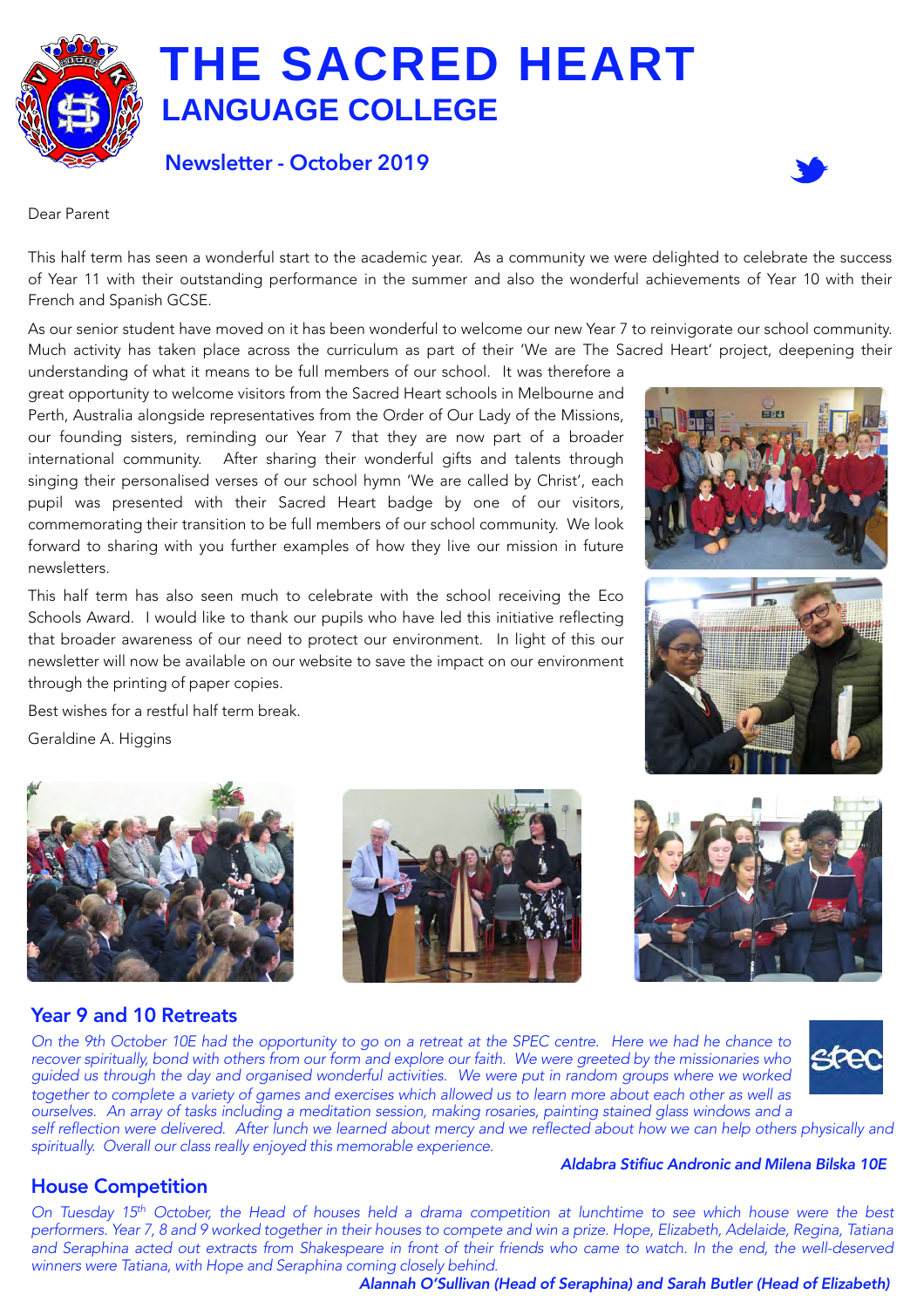# Eco Committee Update

*The Eco Committee has had an extremely successful start to the new academic year. We worked tremendously hard throughout the last couple of months to ensure that we obtained the Eco Schools Green Flag Award. Fortunately, through the contribution of each individual, we successfully managed to achieve this prestigious award and are constantly working on strategies to ensure that we are continuously improving. Raising awareness is a crucial aspect for the Eco Committee and we do so through assemblies, newsletters, surveys and questionnaires. We would like to encourage all pupils to use re-usable water bottles, promote recycling both inside and outside our school community in addition to reducing energy usage. These are all efficient ways to help put an end to climate change. "Let us be 'protectors' of God's plan inscribed in nature, protectors of one another and of the environment." – Pope Francis. Natalie Botros 11T*



# Sustainability Conference

*On Monday 10th June, a small group of girls from Year 7 and 8 attended a conference on Sustainability at City Hall. We had an interesting day and participated in a number of workshops and panel discussions with environmentalists from a range of industries. In addition, we had time to work together to create an action plan to make our school more sustainable. Overall, it was an amazing experience at City Hall. Kelsey Brophy 7S*

# Royal Navy Visit

Leading Chef Jason Goldworthy and Leading Chef Grant O'Neill from the Royal Navy worked with the Year 11 Food Preparation and Nutrition group to show the girls technical skills they will be able to use for their GCSE practical exam and how to present their dishes effectively and easily. They were then divided into four groups and given a challenge to



produce two courses from a selection of ingredients the chefs provided. The girls were given twenty minutes to plan what they were going to make and 1 hour 15 minutes to cook and present their dishes. The group rose to the challenge and worked as a team in their groups and produced some excellent dishes. It was an amazing day for the students who gained a variety of practical skills that they will be able to use.

Mrs Pasha Food Preparation and Nutrition Teacher







### Year 10 CGSE Art Visit to Whitefriars Studios

*On 25th September, the Year 10 GCSE Art students visited Whitefriars studios, which provided us with an opportunity to glimpse into the lives of a couple of artists. We visited Mrs Ryan, who formerly taught at the Sacred Heart, and she invited us into her own studio, allowing us to admire her artwork. After a pleasant chat, we were given a chance to see the work of 13 other resident Whitefriars' artists in a small* 

*gallery display. We were also lucky to have a chance to see the artwork of artist Juliet Goodden, who welcomed us into her studio. This short trip showed us how art can be portrayed in many different forms and we left the studio with lots of inspiration.* 

 *Milena Bilska 10E* 



### Future First Assembly

*On the morning of Thursday 26th September Year 10 had the chance during an assembly to learn about what a past pupil from the Sacred Heart had gone on to do after her education here. She informed us about her time at St Dominic's and at the London*  School of Economics studying Political Science and about the fascinating range of jobs that followed. Her advice was massively *valuable, especially as we are approaching our first GCSE Languages exam. We were all intrigued by her experiences as she presented her opinion on what she particularly enjoyed about certain jobs that she had done and what she found was not exactly*  for her. Her charity work as a volunteer inspired us to want to get involved in things that we can do to make a difference to the *world. Overall, it was a very informative assembly and undoubtedly each of us appreciated her tips for navigating various careers that might interest us.* 

We are very grateful to Caitlin Hicks for delivering this assembly to Year 10, it was such a valuable experience for the year group. We always welcome past pupils and members of our community to share their experiences and expertise with our pupils. If this is something you would be interested in please contact Miss Moran.

#### **Miss S. Moran - Director of Studies Year 10**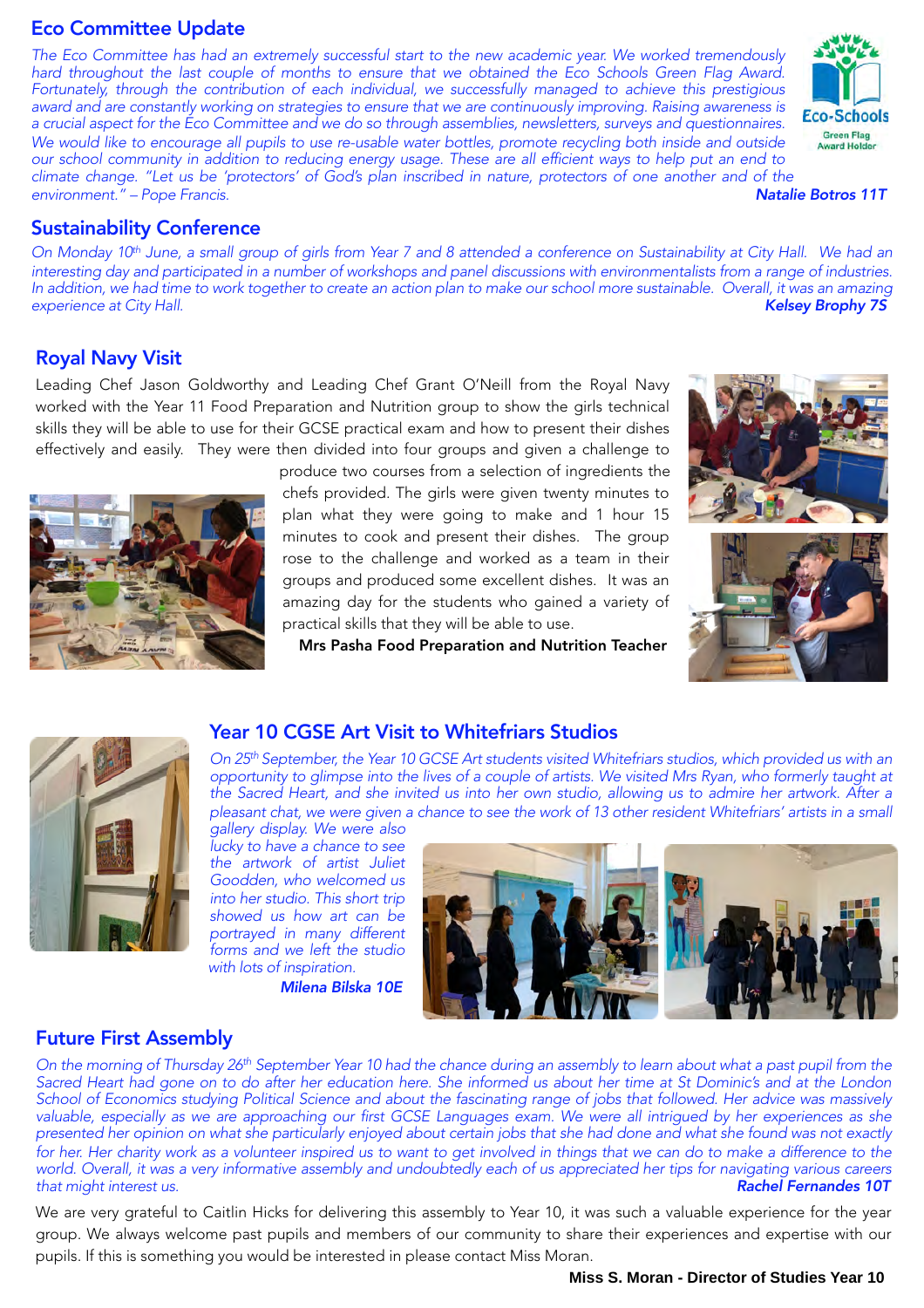

### European Day of Languages

On the 26th September the MFL department celebrated the European Day of Languages. During lunch time one of the classrooms became a great exhibition room to celebrate the many European languages spoken by our pupils and staff. This was attended by many students across all years. Everyone was invited to proudly wear a



GCSE level before the summer. The joyful atmosphere in the room bore justice to the wonderful mix of languages and cultures in The Sacred Heart. Ms F. Lopes - MFL Department



### Freshers Week

*During our Freshers week we were able to do some amazing*  activities in different subject areas. I managed to do a lot of *activities with those in my form. I want the next Year 7 to be able to have the amount of fun I had. At first I only thought about the house points but when I realised what fun I was having. I learnt that it is not just about winning it is about having fun. Catherine Adjeerese 7E* 

*We did loads of activities such as lava lamps in science, mask making in English and math puzzles in math. I really enjoyed all of these activities and it gave me a taster as to what my future time at the Sacred Heart would be like. My favourite activity was the samba as we got to play the drums and make lots of noise. Laura English 7E*



### Black History Month

Black History Month is a great time to take stock, celebrate and also acknowledge that no man is an island and that actually, without the blends of the colour, gender and perspectives, this world would be incredibly bland. We hope that our minds will remain open to empathise with others who look different than us, because ultimately we all desire the same thing - to belong, to be loved and to be understood.



Ms T. Olaoshun - Teacher in Charge of History

*"I really liked the presenter, Dr Dorothy Abiola, and thought that she was really inspirational because it was a different perspective on achieving in life and not just about our GCSEs, but she did say it was important" "I took away that we are all unique, so that means our talents are different and that was a good reminder" Nellie-Jo 11H "It was very motivating as it was something I haven't heard before. She was really inspiring as she was clear on her points and still stressed the importance of succeeding not just academically, but as a person too" Holly Mellett-Quince 11A* 



# History Coming Alive

*On Friday 4th October, two history classes were fortunate enough to visit the district of Whitechapel in Tower Hamlets, after hearing all about it from the other classes which went the day before. We arrived by train and looked at scenery of East End London. After leaving the station, we went to the places where Jack the Ripper's victims were found such as Fournier Street where Annie Chapman was brutally murdered. We also saw The Ten Bells pub where all of his victims used to drink, which we found fascinating. As we got a taste of life in the 19th century, we had booklets to fill out so* 

that we had all the information needed. This was a really interesting day that really helped to develop our understanding of our *GCSE History paper on Crime and Punishment. Renae Hall 10E and Holly Tate 10H Renae Hall 10E and Holly Tate 10H* 

#### Boudicca Play

As part of our History curriculum during one of our lessons we dressed up and acted out little *reenactments of Boudicca's life story. Six groups wrote scripts, made props and had the best time showing the rest of the class what they had come up with. Each play showed every significant part in Buddica's life. We all worked hard to recreate something special that was enjoyed by all. Alexandra Matei 7T* 



#### STEM British Airways Visit

Two of our students in Year 10 have been selected by British Airways to be part of an ongoing mentoring programme to help to give advice on career paths and higher education. Alex Shields (British Airways Engineering Division) has been coming in to school to meet with Martyna Macheta and Roisin Quirke. The programme is linked to a visit that was made to IAG headquarters at Heathrow attended by Year 9 STEM club last year. Mr J. Lockwood - Head of Design Technology